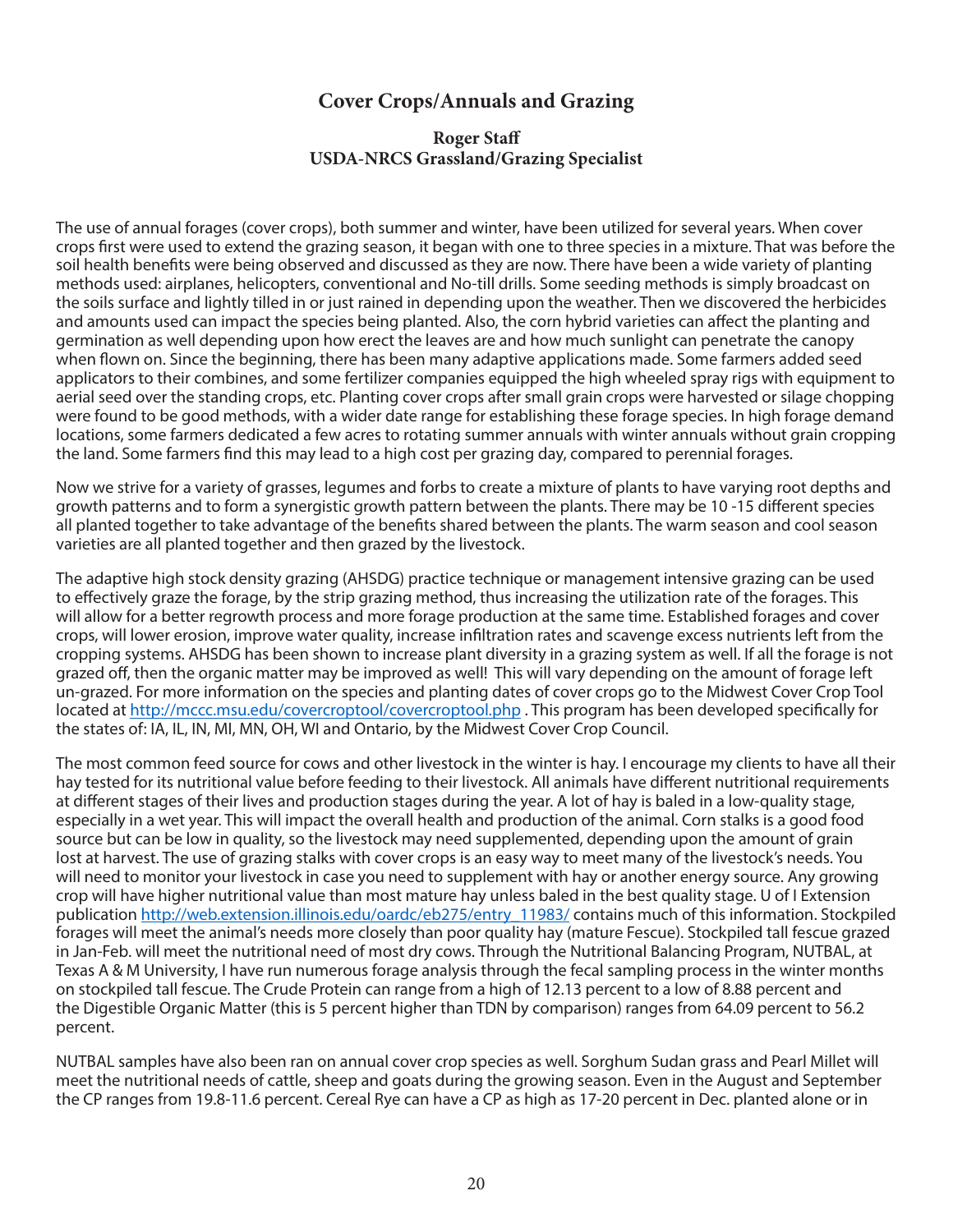a mix. Turnips and oats over-seeded into standing corn then grazed can range from a CP of 19.02-15.32 percent with a DOM ranging from 68.82-68.48 percent in Nov. and Dec. Turnips and cereal rye can range from a CP of 17.75–19.27 percent with a DOM of 58.71 – 64.01 percent in Dec. as well. The turnip tops are higher in protein than the bulbs from 1-4 percent normally. Cereal rye over-winters and if grazed in the spring will have a CP ranging from 13.6-19.3 percent and a DOM ranging from 66.31 - 72.4 percent. Another cover crop used and grazed is Red Clover. It can provide multiple soil and plant benefits. The NUTBAL CP samples analyzed for red clover in July run from 15.56 – 17.51 percent, in Nov. from 13.96-18.32 percent, and in Dec. from 16.58-19.88 percent. You will need to watch your cattle for possibilities of bloat when it frosts on the legumes.

|                          | TDN. % | $CP, \%$ | DM, $\%$ | $Cost,$ \$ |
|--------------------------|--------|----------|----------|------------|
| Corn                     | 92     | 9        | 88       | 3.50/bu.   |
| $CGF$ (dry)              | 84     | 20       | 89       | $100/t$ on |
| WCGF (wet)               | 85     | 21       | 53       | 35/ton     |
| Corn Silage              | 70     | 8        | 38       | 35/ton     |
| $DDGS$ (dry)             | 92     | 27       | 88       | 130/ton    |
| MWDGS (Modified-wet)     | 92     | 28       | 47       | 65/ton     |
| Alfalfa hay (good)       | 60     | 19       | 85       | 185/ton    |
| Grass hay (good)         | 54     | 11       | 85       | 140/ton    |
| Poor hay (mature fescue) | 46     | 7        | 85       | 65/ton     |
| Cornstalks               | 52     | 5        | 80       | 45/ton     |
| Soybean meal             | 85     | 44       | 90       | 308/ton    |

# **TABLE 1. Typical feedstuff values**

### **TABLE 2. Hav waste**

| Feeding method                                              | $\%$ wasted |
|-------------------------------------------------------------|-------------|
| Limit TMR -- limit-fed total mixed ration in a bunk         |             |
| Ad libitum ("unlimited") -- bunk, small bales or ground hay | 10          |
| Ad libitum -- big bales                                     | 30          |
| Ad libitum -- big bales (outside)                           | 40          |